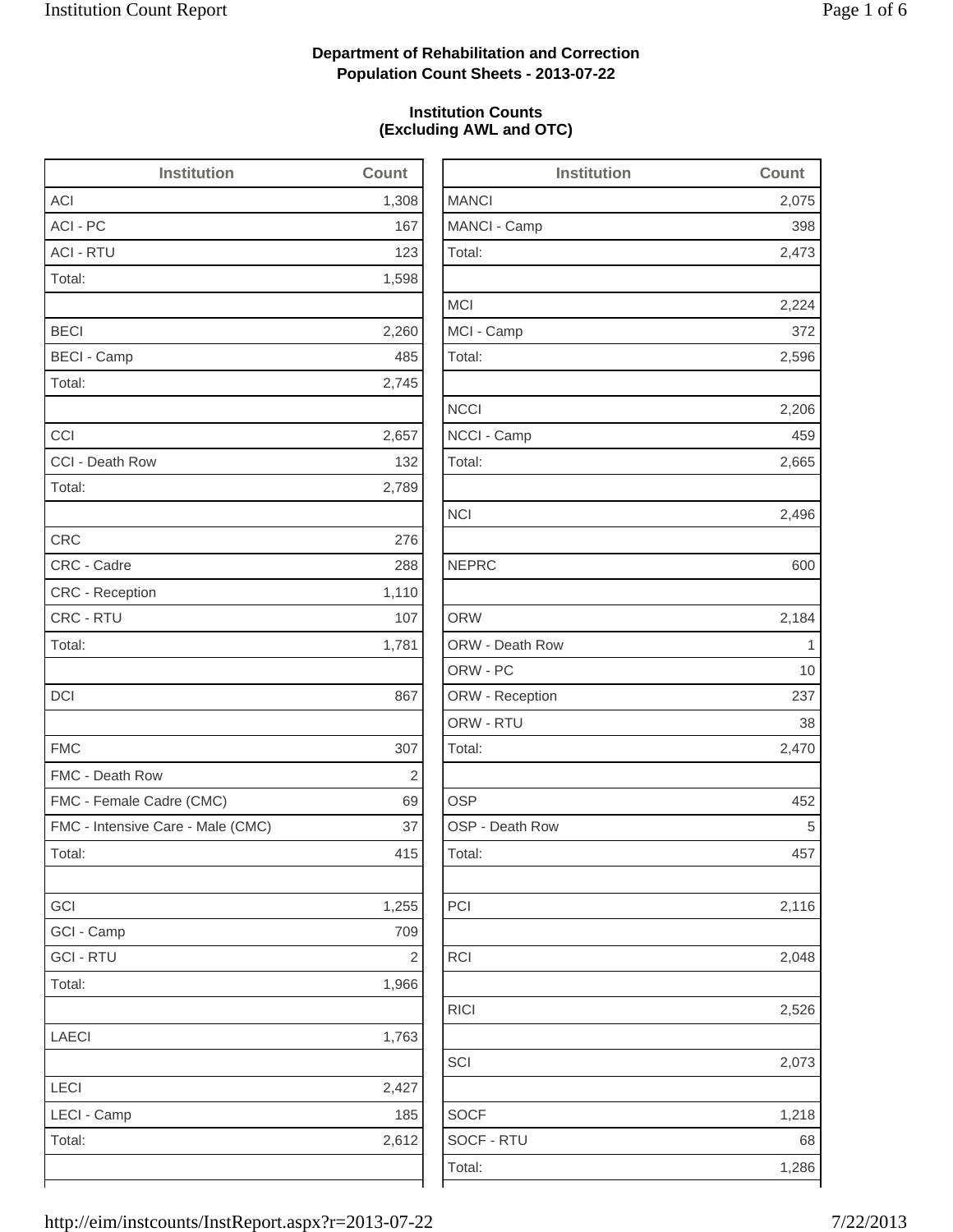### Institution Count Report Page 2 of 6

| <b>LOCI</b>              | 2,314 |
|--------------------------|-------|
|                          |       |
| <b>LORCI</b>             | 121   |
| <b>LORCI - Cadre</b>     | 245   |
| <b>LORCI - Reception</b> | 1,062 |
| Total:                   | 1,428 |
|                          |       |
| <b>MACI</b>              | 796   |
| <b>MACI - Minimum</b>    | 1,362 |
| MACI - Youth             | 39    |
| Total:                   | 2,197 |

|             | <b>Total Population:</b> | 50,441 |
|-------------|--------------------------|--------|
|             |                          |        |
| Total:      |                          | 1,403  |
| WCI - RTU   |                          | 50     |
| <b>WCI</b>  |                          | 1,353  |
|             |                          |        |
| <b>TOCI</b> |                          | 1,297  |
|             |                          |        |
| Total:      |                          | 1,460  |
| TCI - Camp  |                          | 398    |
| <b>TCI</b>  |                          | 1,062  |

\* The Total Population includes 38 Offenders with Reason Codes 30 & 31. \*\* The Total Population includes 24 Offenders with Reason Code 0A.

#### **Male Population by Security Level (Include AWL and Exclude OTC)**

| <b>Security Level</b>  |                   | <b>Body</b> | <b>AWL</b> | $(-OTC)$ | <b>Total</b> |
|------------------------|-------------------|-------------|------------|----------|--------------|
| Total Level 5          |                   | 118         |            |          | 118          |
| Total Level 4          |                   | 1,886       | 16         | 13       | 1,889        |
| Total Level 3          |                   | 11,742      | 143        | 107      | 11,778       |
| Total Level 2          |                   | 17,623      | 253        | 158      | 17,718       |
| Total Level 1          |                   | 14,843      | 209        | 105      | 14,947       |
| <b>Total Death Row</b> |                   | 142         |            |          | 142          |
|                        | <b>Total Male</b> | 46,354      | 623        | 385      | 46,592       |

#### **Female Population by Institution (Include AWL and Exclude OTC)**

| (110)                    |             |                |             |              |
|--------------------------|-------------|----------------|-------------|--------------|
| <b>Institution</b>       | <b>Body</b> | <b>AWL</b>     | $(-OTC)$    | <b>Total</b> |
| DCI                      | 867         | 11             | 8           | 870          |
| <b>FMC</b>               | 10          | $\overline{2}$ | $\mathbf 0$ | 12           |
| FMC - Female Cadre (CMC) | 69          | $\overline{4}$ | 2           | 71           |
| <b>NEPRC</b>             | 600         | 15             | 7           | 608          |
| <b>ORW</b>               | 2,184       | 60             | 29          | 2,215        |
| <b>ORW - Death Row</b>   |             | 0              | $\mathbf 0$ | 1            |
| ORW - PC                 | 10          | $\mathbf 0$    | $\mathbf 0$ | 10           |
| ORW - Reception          | 237         | $\mathbf 0$    | 0           | 237          |
| ORW - RTU                | 38          | $\mathbf 0$    | $\Omega$    | 38           |
| <b>Total Female</b>      | 4,016       | 92             | 46          | 4,062        |
| <b>Total Population:</b> | 50,370      | 715            | 431         | 50,654       |

#### **Male Population by Institution: Security Level 5 (Include AWL and Exclude OTC)**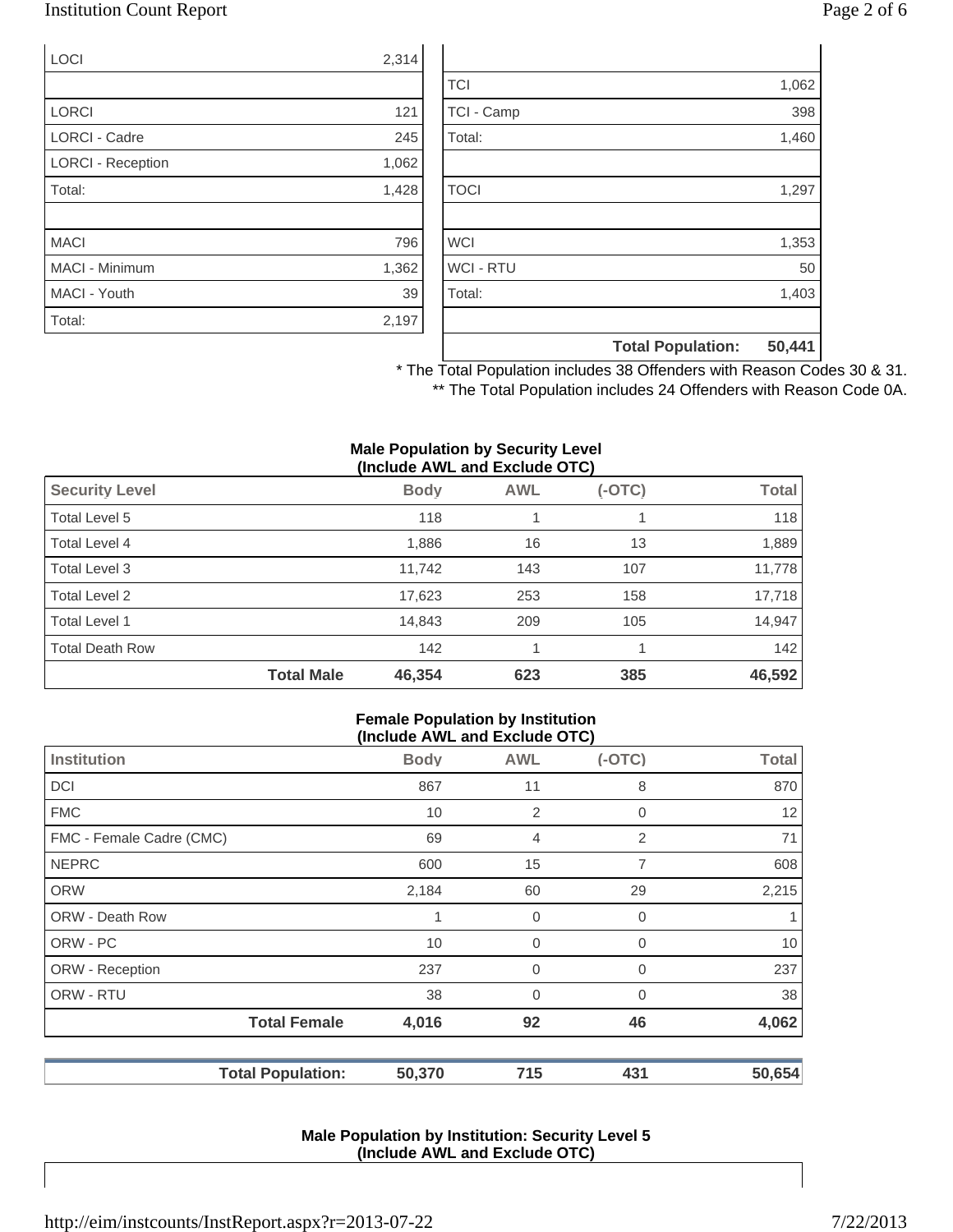# Institution Count Report Page 3 of 6

| <b>Institution</b>       | <b>Body</b> | <b>AWL</b> | $(-OTC)$ | Total |
|--------------------------|-------------|------------|----------|-------|
| <b>LORCI - Reception</b> |             |            |          |       |
| <b>OSP</b>               | 116         |            |          | 116   |
| <b>SOCF</b>              |             |            |          |       |
| <b>TOCI</b>              |             |            |          |       |
| <b>Total Level 5</b>     | 118         |            |          | 118   |

### **Male Population by Institution: Security Level 4 (Include AWL and Exclude OTC)**

| Institution     |                      | <b>Body</b>    | <b>AWL</b>               | - - - ,<br>$(-OTC)$ | Total                     |
|-----------------|----------------------|----------------|--------------------------|---------------------|---------------------------|
| ACI - PC        |                      | $\hbox{9}$     | $\boldsymbol{0}$         | $\mathbf 0$         | $\boldsymbol{9}$          |
| <b>BECI</b>     |                      | $\mathbf{1}$   | $\,0\,$                  | $\mbox{O}$          | 1                         |
| CRC             |                      | $\,$ 3 $\,$    | $\mbox{O}$               | $\mathbf 0$         | $\sqrt{3}$                |
| CRC - Cadre     |                      | $\mathbf{1}$   | $\,0\,$                  | $\mathbf 0$         | 1                         |
| CRC - Reception |                      | $\mathbf{1}$   | $\mathbf 0$              | $\mathbf 0$         | $\mathbf{1}$              |
| CRC - RTU       |                      | $\mathbf{1}$   | $\mbox{O}$               | $\mbox{O}$          | $\mathbf{1}$              |
| ${\sf FMC}$     |                      | $\overline{2}$ | $\mbox{O}$               | $\mathbf 0$         | $\sqrt{2}$                |
| LAECI           |                      | $\overline{2}$ | $\mathbf{1}$             | $\mathbf 0$         | $\mathfrak{S}$            |
| LECI            |                      | 25             | $\mathbf 0$              | $\,0\,$             | 25                        |
| LOCI            |                      | $\sqrt{2}$     | $\mbox{O}$               | $\mbox{O}$          | $\sqrt{2}$                |
| LORCI           |                      | $\,$ 6 $\,$    | $\mathbf{1}$             | $\mathbf{1}$        | $\,6\,$                   |
| LORCI - Cadre   |                      | $\mathbf{1}$   | $\mathbf 0$              | $\mathbf 0$         | $\mathbf{1}$              |
| <b>MANCI</b>    |                      | 59             | $\overline{2}$           | $\mathbf{1}$        | 60                        |
| MCI             |                      | $\,$ 3 $\,$    | $\mathsf{O}\xspace$      | $\mbox{O}$          | $\ensuremath{\mathsf{3}}$ |
| <b>NCCI</b>     |                      | $\mathbf{1}$   | $\,0\,$                  | $\mathbf 0$         | $\mathbf{1}$              |
| <b>OSP</b>      |                      | 336            | $\mathbf{1}$             | 1                   | 336                       |
| RCI             |                      | 12             | $\mathbf 0$              | $\mathbf 0$         | 12                        |
| SOCF            |                      | 1,113          | $\,$ 6 $\,$              | $\,$ 5 $\,$         | 1,114                     |
| SOCF - RTU      |                      | 63             | $\mathbf 0$              | $\mbox{O}$          | 63                        |
| $\top$ Cl       |                      | $\overline{2}$ | $\mathsf{O}\xspace$      | $\,0\,$             | $\sqrt{2}$                |
| <b>TOCI</b>     |                      | 237            | $\overline{\mathcal{L}}$ | $\overline{4}$      | 237                       |
| <b>WCI</b>      |                      | 6              | $\mathbf 1$              | $\mathbf{1}$        | $\,6\,$                   |
|                 | <b>Total Level 4</b> | 1,886          | 16                       | 13                  | 1,889                     |

### **Male Population by Institution: Security Level 3 (Include AWL and Exclude OTC)**

|                  |             |            | -- - - - - |              |
|------------------|-------------|------------|------------|--------------|
| Institution      | <b>Body</b> | <b>AWL</b> | $(-OTC)$   | <b>Total</b> |
| <b>ACI</b>       | 25          |            |            | 25           |
| ACI - PC         | 82          | 0          | 0          | 82           |
| <b>ACI - RTU</b> |             |            | 0          |              |
| <b>BECI</b>      | 50          |            | 0          | 50           |
| CCI              | 13          |            |            | 13           |
| CRC              | 92          | 10         | 8          | 94           |
|                  |             |            |            |              |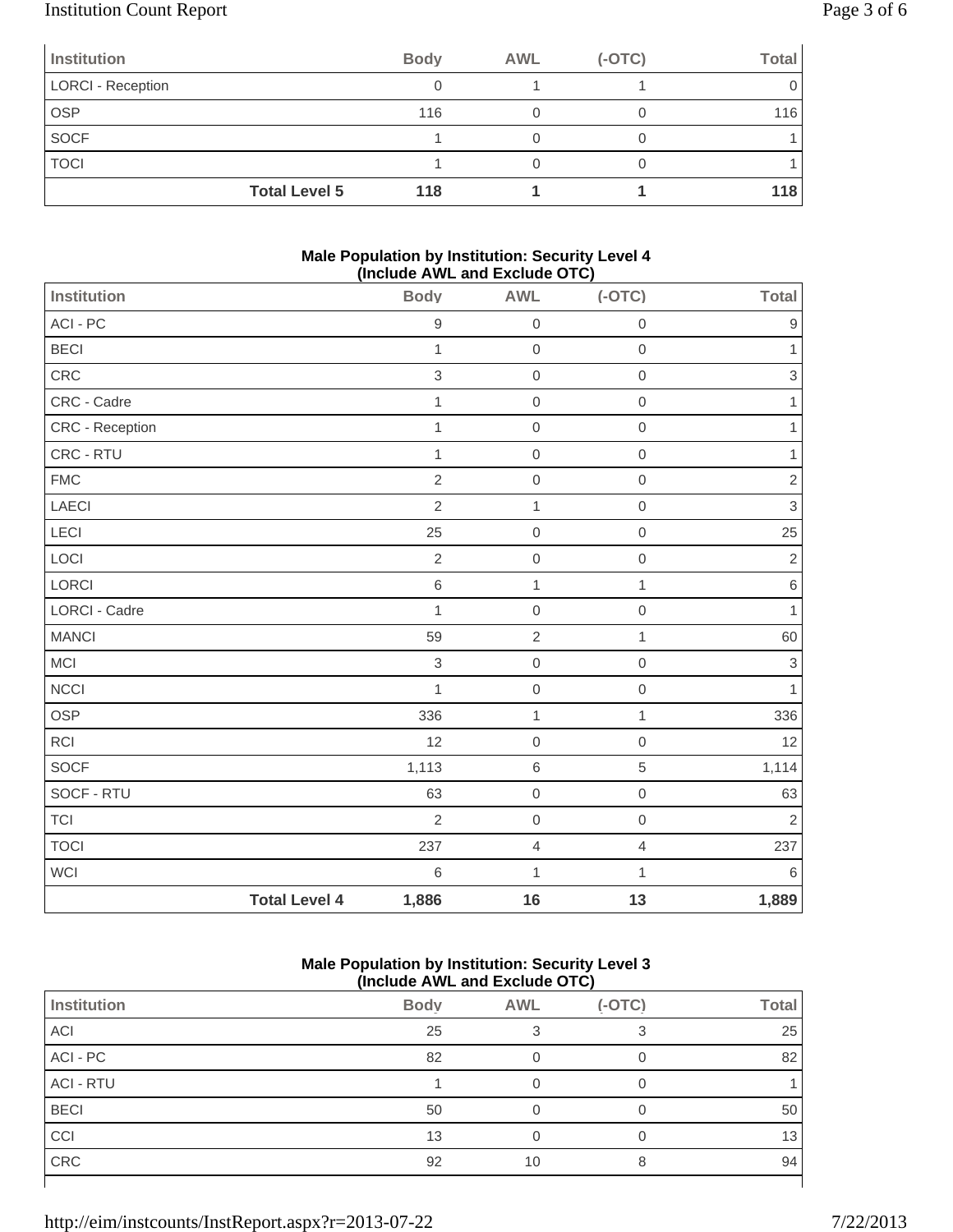# Institution Count Report Page 4 of 6

| CRC - Cadre                       |                      | 234          | $\mathbf 0$      | $\mathbf 0$         | 234            |
|-----------------------------------|----------------------|--------------|------------------|---------------------|----------------|
| CRC - Reception                   |                      | 627          | 15               | 11                  | 631            |
| CRC - RTU                         |                      | 94           | $\boldsymbol{0}$ | $\mathbf 0$         | 94             |
| <b>FMC</b>                        |                      | 10           | $\boldsymbol{0}$ | $\mathbf 0$         | $10$           |
| FMC - Intensive Care - Male (CMC) |                      | $6\,$        | $\mathbf 1$      | $\mathbf 0$         | $\overline{7}$ |
| GCI                               |                      | 3            | $\boldsymbol{0}$ | $\mathbf 0$         | $\,$ 3 $\,$    |
| LAECI                             |                      | $\mathsf g$  | $\mathbf 0$      | $\mathsf{O}\xspace$ | $\mathsf g$    |
| <b>LECI</b>                       |                      | 2,261        | 23               | 19                  | 2,265          |
| LOCI                              |                      | 18           | $\boldsymbol{0}$ | $\mathbf 0$         | 18             |
| LORCI                             |                      | 44           | 27               | 22                  | 49             |
| <b>LORCI - Cadre</b>              |                      | 222          | $\mbox{O}$       | $\mbox{O}$          | 222            |
| <b>LORCI - Reception</b>          |                      | 476          | $\mathbf{1}$     | $\mathbf{1}$        | 476            |
| <b>MACI</b>                       |                      | 15           | $\mathbf 0$      | $\mbox{O}$          | 15             |
| MACI - Youth                      |                      | 13           | $\boldsymbol{0}$ | $\mbox{O}$          | 13             |
| <b>MANCI</b>                      |                      | 1,888        | 12               | $\hbox{9}$          | 1,891          |
| MCI                               |                      | 12           | $\mbox{O}$       | $\mathsf{O}\xspace$ | 12             |
| <b>NCCI</b>                       |                      | 25           | $\mbox{O}$       | $\mathsf{O}\xspace$ | 25             |
| <b>NCI</b>                        |                      | 36           | $\mathbf{1}$     | $\mathbf{1}$        | 36             |
| PCI                               |                      | 82           | $\overline{5}$   | $\mathsf{O}\xspace$ | 87             |
| RCI                               |                      | 1,944        | 21               | 15                  | 1,950          |
| <b>RICI</b>                       |                      | 29           | $\mbox{O}$       | $\mathbf 0$         | 29             |
| SCI                               |                      | 21           | $\mathbf{1}$     | $\mathbf{1}$        | 21             |
| SOCF                              |                      | 104          | $\boldsymbol{0}$ | $\mbox{O}$          | 104            |
| SOCF - RTU                        |                      | 5            | $\boldsymbol{0}$ | $\mathsf{O}\xspace$ | $\sqrt{5}$     |
| <b>TCI</b>                        |                      | 978          | 8                | $\overline{4}$      | 982            |
| TCI - Camp                        |                      | $\mathbf{1}$ | $\mbox{O}$       | $\mathbf 0$         | 1              |
| <b>TOCI</b>                       |                      | 1,004        | $\overline{4}$   | $\overline{4}$      | 1,004          |
| WCI                               |                      | 1,268        | 11               | $\hbox{9}$          | 1,270          |
| WCI - RTU                         |                      | 50           | $\mathbf 0$      | $\mathsf{O}\xspace$ | 50             |
|                                   | <b>Total Level 3</b> | 11,742       | 143              | 107                 | 11,778         |

### **Male Population by Institution: Security Level 2 (Include AWL and Exclude OTC)**

|                        | (include AWL and Exclude OTC) |                |          |              |  |  |
|------------------------|-------------------------------|----------------|----------|--------------|--|--|
| Institution            | <b>Body</b>                   | <b>AWL</b>     | $(-OTC)$ | <b>Total</b> |  |  |
| <b>ACI</b>             | 588                           | 8              | 3        | 593          |  |  |
| ACI - PC               | 51                            | 0              | 0        | 51           |  |  |
| <b>ACI - RTU</b>       | 83                            | $\overline{2}$ |          | 84           |  |  |
| <b>BECI</b>            | 1,539                         | 24             | 17       | 1,546        |  |  |
| CCI                    | 1,874                         | 17             | 14       | 1,877        |  |  |
| CRC                    | 74                            | 4              | 3        | 75           |  |  |
| CRC - Cadre            | 44                            | $\Omega$       | $\Omega$ | 44           |  |  |
| <b>CRC</b> - Reception | 291                           | 9              | 8        | 292          |  |  |
| CRC - RTU              | 9                             | 0              | $\Omega$ | 9            |  |  |
|                        |                               |                |          |              |  |  |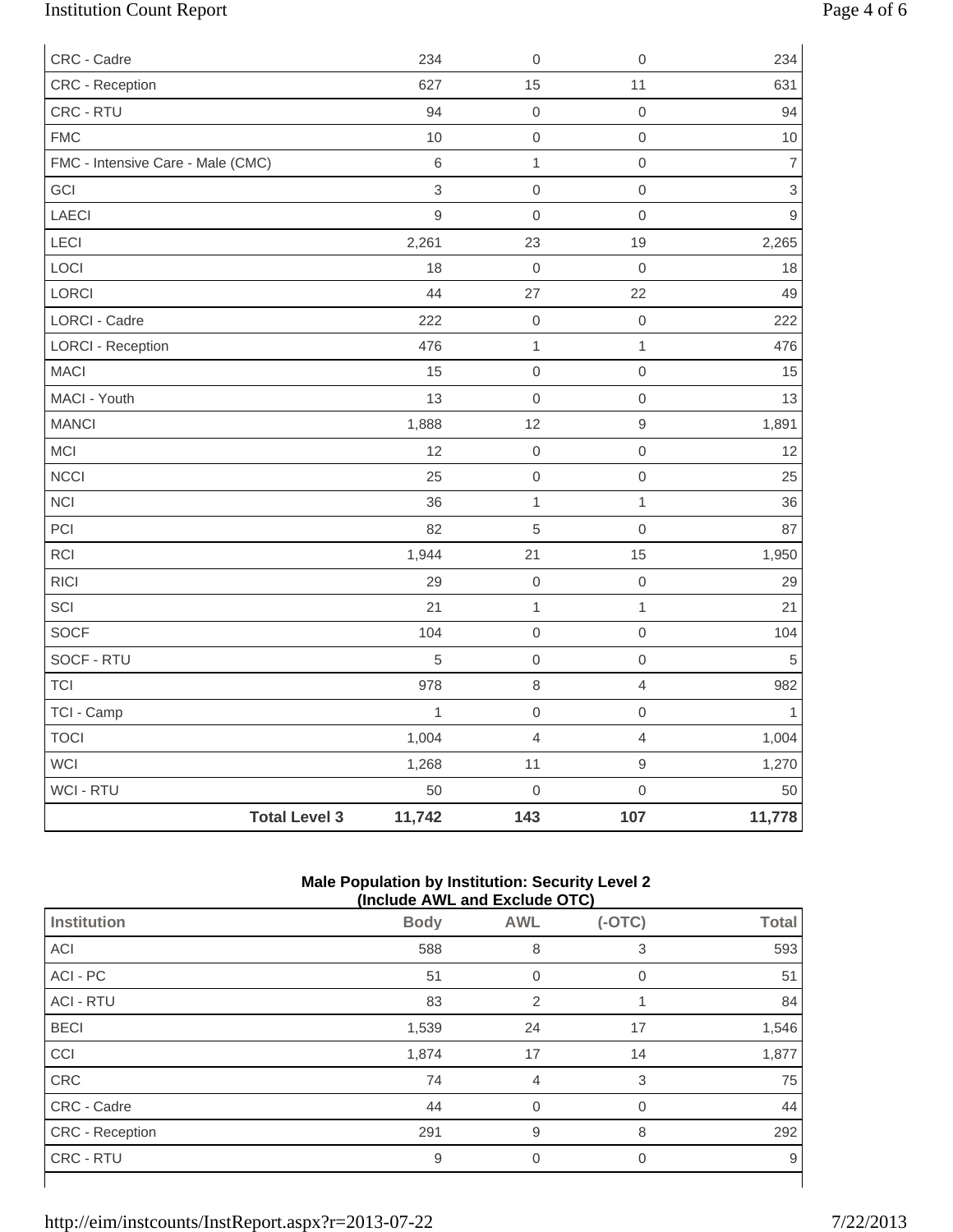# Institution Count Report Page 5 of 6

| <b>FMC</b>                        |                      | 21             | $\mathbf 0$         | $\mathsf{O}\xspace$ | 21             |
|-----------------------------------|----------------------|----------------|---------------------|---------------------|----------------|
| FMC - Intensive Care - Male (CMC) |                      | 19             | $\mathbf{1}$        | $\mathbf 0$         | 20             |
| GCI                               |                      | 810            | $\overline{4}$      | 3                   | 811            |
| <b>GCI - RTU</b>                  |                      | 1              | $\mathbf 0$         | $\mathbf 0$         | $\mathbf{1}$   |
| <b>LAECI</b>                      |                      | 1,454          | 26                  | 20                  | 1,460          |
| LECI                              |                      | 134            | $\overline{2}$      | $\mathbf 0$         | 136            |
| LOCI                              |                      | 1,310          | 11                  | $\,8\,$             | 1,313          |
| LORCI                             |                      | 41             | 10                  | $\,$ 6 $\,$         | 45             |
| LORCI - Cadre                     |                      | 16             | $\mathsf{O}\xspace$ | $\mathsf{O}\xspace$ | 16             |
| <b>LORCI - Reception</b>          |                      | 321            | $\mathbf 0$         | $\mathbf 0$         | 321            |
| <b>MACI</b>                       |                      | 781            | $\overline{4}$      | 3                   | 782            |
| MACI - Youth                      |                      | 26             | $\mathbf 0$         | $\mathbf 0$         | 26             |
| <b>MANCI</b>                      |                      | 118            | $\sqrt{2}$          | $\sqrt{2}$          | 118            |
| MANCI - Camp                      |                      | 3              | $\mathbf 0$         | $\mathbf 0$         | 3              |
| <b>MCI</b>                        |                      | 1,815          | 25                  | 14                  | 1,826          |
| MCI - Camp                        |                      | 1              | $\mathbf 0$         | $\mathbf 0$         | $\mathbf{1}$   |
| <b>NCCI</b>                       |                      | 1,355          | 16                  | $\overline{7}$      | 1,364          |
| NCCI - Camp                       |                      | $\overline{2}$ | $\mathbf 0$         | $\mathbf 0$         | $\overline{2}$ |
| <b>NCI</b>                        |                      | 1,922          | 41                  | 24                  | 1,939          |
| PCI                               |                      | 866            | 15                  | $\,$ 6 $\,$         | 875            |
| RCI                               |                      | 92             | $\mathbf{1}$        | $\mathbf 0$         | 93             |
| <b>RICI</b>                       |                      | 594            | $\mathsf g$         | 6                   | 597            |
| SCI                               |                      | 1,168          | 21                  | 12                  | 1,177          |
| <b>TCI</b>                        |                      | 66             | $\mathbf 1$         | $\mathbf{1}$        | 66             |
| <b>TOCI</b>                       |                      | 55             | $\mbox{O}$          | $\mathbf 0$         | 55             |
| WCI                               |                      | 79             | $\mathsf{O}\xspace$ | $\mathbf 0$         | 79             |
|                                   | <b>Total Level 2</b> | 17,623         | 253                 | 158                 | 17,718         |

#### **Male Population by Institution: Security Level 1 (Include AWL and Exclude OTC)**

|                                   | ,           |                  | . <sub>1</sub> |              |
|-----------------------------------|-------------|------------------|----------------|--------------|
| <b>Institution</b>                | <b>Body</b> | <b>AWL</b>       | $(-OTC)$       | <b>Total</b> |
| ACI                               | 588         | 8                | 3              | 593          |
| ACI - PC                          | 51          | $\mathbf 0$      | $\mathbf 0$    | 51           |
| <b>ACI - RTU</b>                  | 83          | $\overline{2}$   | 1              | 84           |
| <b>BECI</b>                       | 1,539       | 24               | 17             | 1,546        |
| CCI                               | 1,874       | 17               | 14             | 1,877        |
| CRC                               | 74          | $\overline{4}$   | 3              | 75           |
| CRC - Cadre                       | 44          | $\overline{0}$   | $\overline{0}$ | 44           |
| CRC - Reception                   | 291         | $\boldsymbol{9}$ | 8              | 292          |
| CRC - RTU                         | 9           | $\mathbf 0$      | $\overline{0}$ | 9            |
| <b>FMC</b>                        | 21          | $\mathbf 0$      | $\overline{0}$ | 21           |
| FMC - Intensive Care - Male (CMC) | 19          | 1                | 0              | 20           |
| GCI                               | 810         | $\overline{4}$   | 3              | 811          |
|                                   |             |                  |                |              |